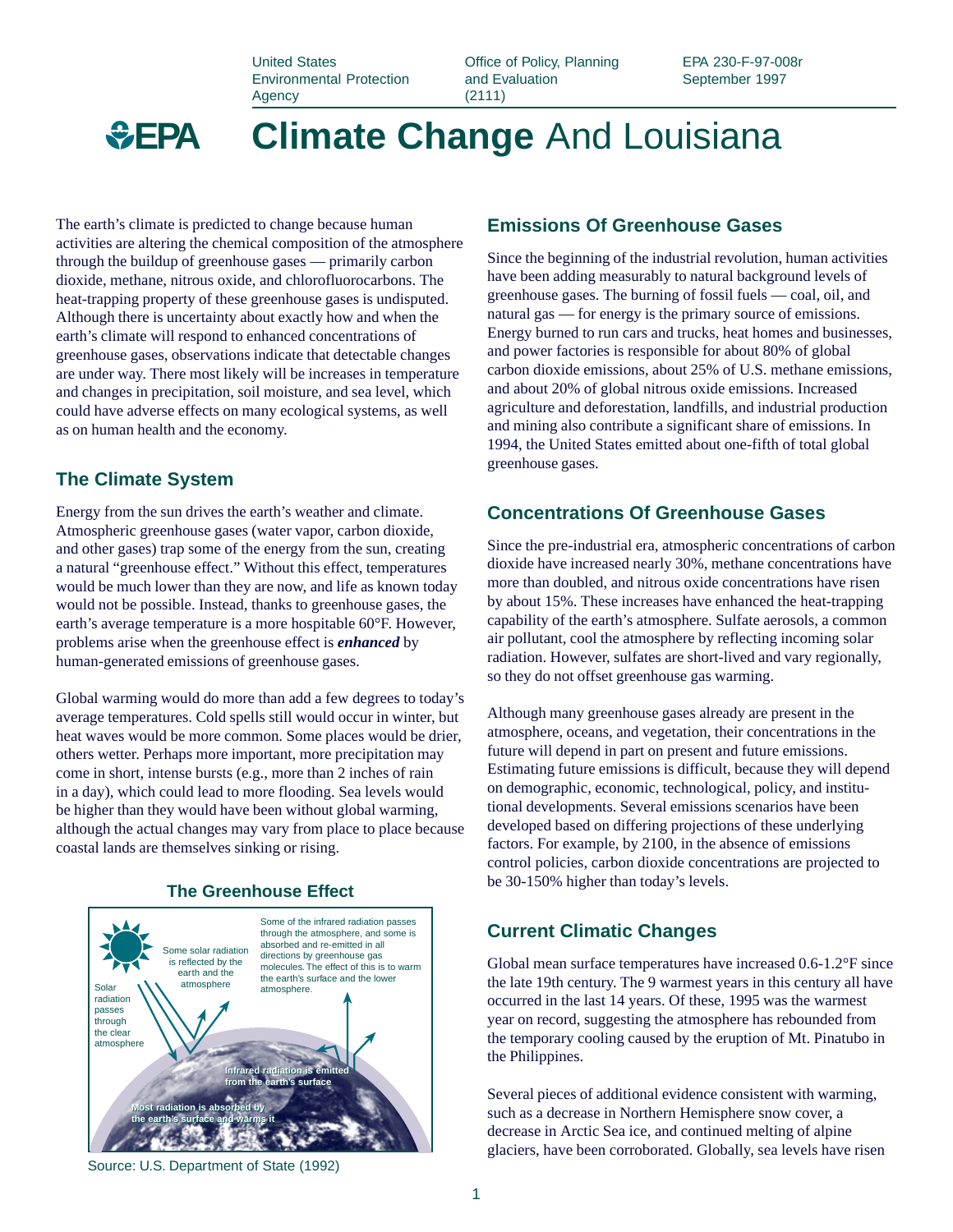**Global Temperature Changes (1861–1996)**



Source: IPCC (1995), updated

4-10 inches over the past century, and precipitation over land has increased slightly. The frequency of extreme rainfall events also has increased throughout much of the United States.

A new international scientific assessment by the Intergovernmental Panel on Climate Change recently concluded that *"the balance of evidence suggests a discernible human influence on global climate."*

#### **Future Climatic Changes**

For a given concentration of greenhouse gases, the resulting increase in the atmosphere's heat-trapping ability can be predicted with precision, but the resulting impact on climate is more uncertain. The climate system is complex and dynamic, with constant interaction between the atmosphere, land, ice, and oceans. Further, humans have never experienced such a rapid rise in greenhouse gases. In effect, a large and uncontrolled planetwide experiment is being conducted.

General circulation models are complex computer simulations that describe the circulation of air and ocean currents and how energy is transported within the climate system. While uncertainties remain, these models are a powerful tool for studying climate. As a result of continuous model improvements over the last few decades, scientists are reasonably confident about the link between global greenhouse gas concentrations and temperature and about the ability of models to characterize future climate at continental scales.

Recent model calculations suggest that the global surface temperature could increase an average of 1.6-6.3°F by 2100, with significant regional variation. These temperature changes would be far greater than recent natural fluctuations, and they would occur significantly faster than any known changes in the last 10,000 years. The United States is projected to warm more than the global average, especially as fewer sulfate aerosols are produced.

The models suggest that the rate of evaporation will increase as the climate warms, which will increase average global precipitation. They also suggest increased frequency of intense rainfall as well as a marked decrease in soil moisture over some midcontinental regions during the summer. Sea level is projected to increase by 6-38 inches by 2100.

Calculations of regional climate change are much less reliable than global ones, and it is unclear whether regional climate will become more variable. The frequency and intensity of some extreme weather of critical importance to ecological systems (droughts, floods, frosts, cloudiness, the frequency of hot or cold spells, and the intensity of associated fire and pest outbreaks) could increase.

#### **Local Climate Changes**

Over the last century, average temperatures in New Orleans, Louisiana, have remained virtually unchanged, but precipitation has increased by 5-20% in some locations of the state.

Over the next century, Louisiana's climate may change significantly. Based on projections given by the Intergovernmental Panel on Climate Change and results from the United Kingdom Hadley Centre's climate model (HadCM2), a model that has accounted for both greenhouse gases and aerosols, it is projected that by 2100, temperatures in Louisiana could increase about 3°F (with a range of 1-5°F) in spring and summer, slightly less in winter, and slightly more in fall. Little change is projected for seasonal precipitation totals in winter and spring, with an increase of around 10% in summer and fall.

The frequency of extreme hot days in summer is expected to increase along with the general warming trend. It is not clear how severe storms such as hurricanes would change.

#### **Climate Change Impacts**

Global climate change poses risks to human health and to terrestrial and aquatic ecosystems. Important economic resources such as agriculture, forestry, fisheries, and water resources also may be affected. Warmer temperatures, more severe droughts and floods, and sea level rise could have a wide range of impacts. All these stresses can add to existing stresses on resources caused by other influences such as population growth, land-use changes, and pollution.



**Precipitation Trends From 1900 To Present**

Source: Karl et al. (1996)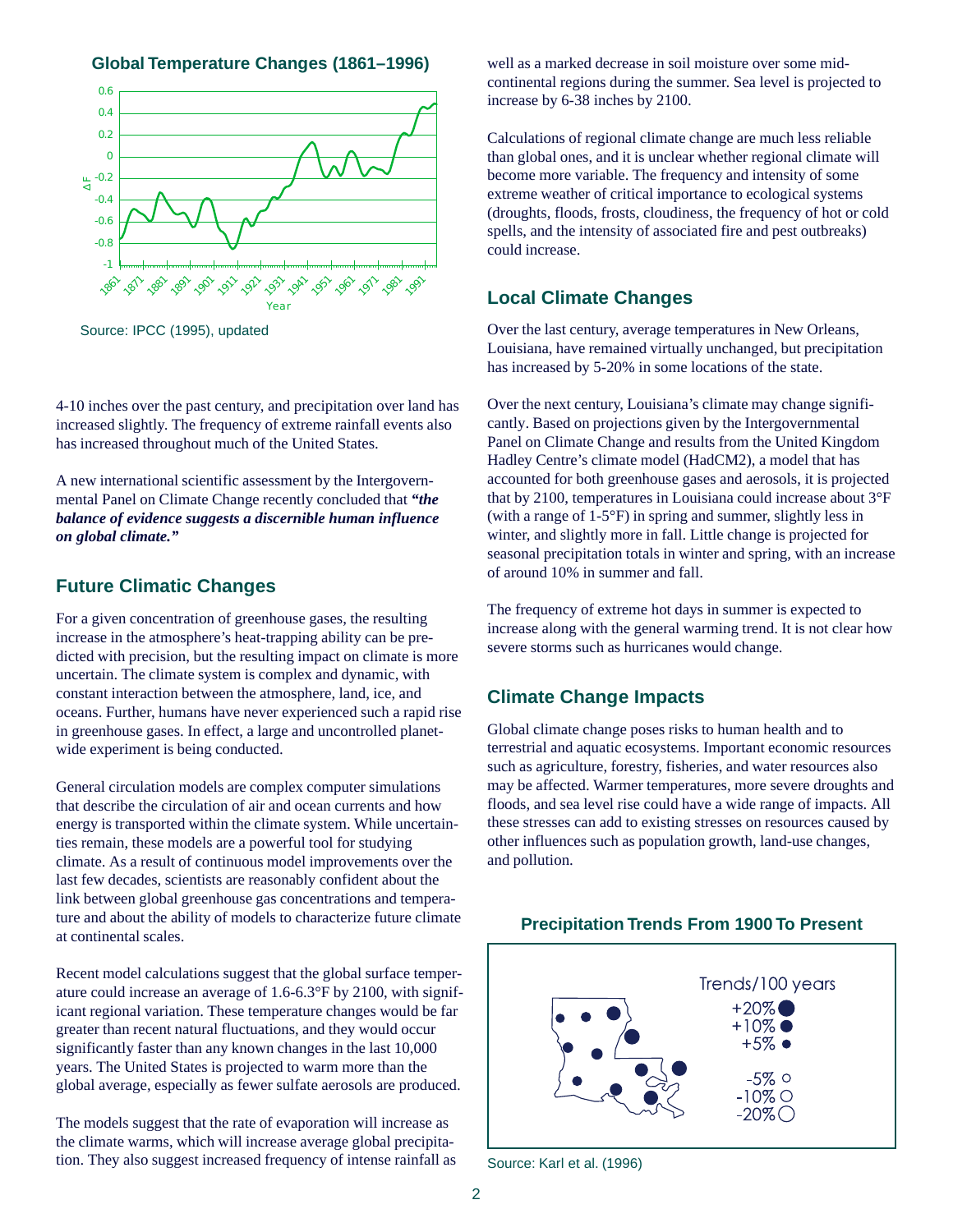Similar temperature changes have occurred in the past, but the previous changes took place over centuries or millennia instead of decades. The ability of some plants and animals to migrate and adapt appears to be much slower than the predicted rate of climate change.

### **Human Health**

Warming and other climate changes could expand the habitat and infectivity of disease-carrying insects, increasing the potential for transmission of diseases such as malaria and dengue ("break bone") fever. Mosquitoes flourish in Louisiana. Some can carry malaria, while others can carry Eastern equine encephalitis, which can be lethal or cause neurological damage. If conditions become warmer and wetter, mosquitoes could increase, thereby increasing the risk of transmission of these diseases. For example, the lack of a killing frost between 1990 and 1995 caused a proliferation of mosquitoes, cockroaches, and termites in Louisiana.

In addition, warmer seas could contribute to the increased intensity, duration, and extent of harmful algal blooms. These blooms damage habitat and shellfish nurseries, can be toxic to humans, and can carry bacteria like those causing cholera. Brown algal tides and toxic algal blooms already are prevalent in the Atlantic. Warmer ocean waters could increase their occurrence and persistence. Along Louisiana's coast, viral and bacterial contamination of shellfish has repeatedly caused illness. Warming in the Caribbean may have contributed to these illnesses; future warming combined with local pollution most likely would continue to damage fish and shellfish and thus affect human health.

There is concern that climate change could increase concentrations of ground-level ozone. For example, high temperatures, strong sunlight, and stable air masses tend to increase urban ozone levels. Air pollution also is made worse by increases in natural hydrocarbons emissions during hot weather. If a warmed climate causes increased use of air conditioners, air pollutant emissions from power plants also will increase.

Increased emissions and higher temperatures could slow progress being made in Louisiana to provide healthy and clear air. Currently, ground-level ozone concentrations in the Baton Rouge and Lake Charles areas exceed the national standards. Ground-level ozone has been shown to aggravate existing respiratory illnesses such as asthma, reduce lung function, and induce respiratory inflammation. In addition, ambient ozone reduces agricultural crop yields and impairs ecosystem health.

## **Coastal Areas**

Sea level rise could lead to flooding of low-lying property, loss of coastal wetlands, erosion of beaches, saltwater contamination of drinking water, and decreased longevity of low-lying roads, causeways, and bridges. In addition, sea level rise could increase the vulnerability of coastal areas to storms and associated flooding.

At Grand Isle, Louisiana, sea level already is rising by 41 inches per century, and is likely to rise another 55 inches by 2100. Louisiana currently is losing coastal wetlands at a more rapid rate (approximately 50 square miles a year) than any other coastal state or region in the United States. Louisiana's low-lying delta coastal wetlands are a unique case — these wetlands receive large deposits of sediment from the outflow of the Mississippi River. These deposits provide wetlands with a natural defense against the effects of sea level rise. However, because the surface is subsiding faster than sedimentation is occurring, Louisiana wetlands could be flooded extensively even by relatively small changes in sea level. A 1-3 foot increase in sea level over the next century is projected to submerge at least 70% of Louisiana's remaining salt marshes. Even freshwater marshes located far inland may convert to brackish or salt marsh.

Cumulative costs of sand replenishment to protect Louisiana's coast from a 20-inch sea level rise by 2100 could be \$2.6- \$6.8 billion.

# **Forests**

Trees and forests are adapted to specific climate conditions, and as climate warms, forests will change. These changes could include changes in species, geographic extent, and health and productivity. If conditions also become drier, the current range and density of forests could be reduced and replaced by grasslands and pasture. Even a warmer and wetter climate would lead to changes; trees that are better adapted to these conditions, such as oaks and redwoods, would thrive. Under these conditions, forests could become more dense. These changes could occur during the lifetimes of today's children, particularly if they are accelerated by other stresses such as fire, pests, and diseases. Some of these stresses would themselves be worsened by a warmer and drier climate.

With changes in climate, the extent and density of forested areas in Louisiana could change little or decline by 5-15%. Hotter, drier weather could increase wildfires, particularly in the important timber producing regions in the northern part of the state. In some areas, the types of trees dominating Louisiana forests are likely to change. Long-leaf and slash pine densities could

Current +10°F, +13% Precipitation Conifer Forest m. Broadleaf Forest Savanna/Woodland



### **Changes In Forest Cover**